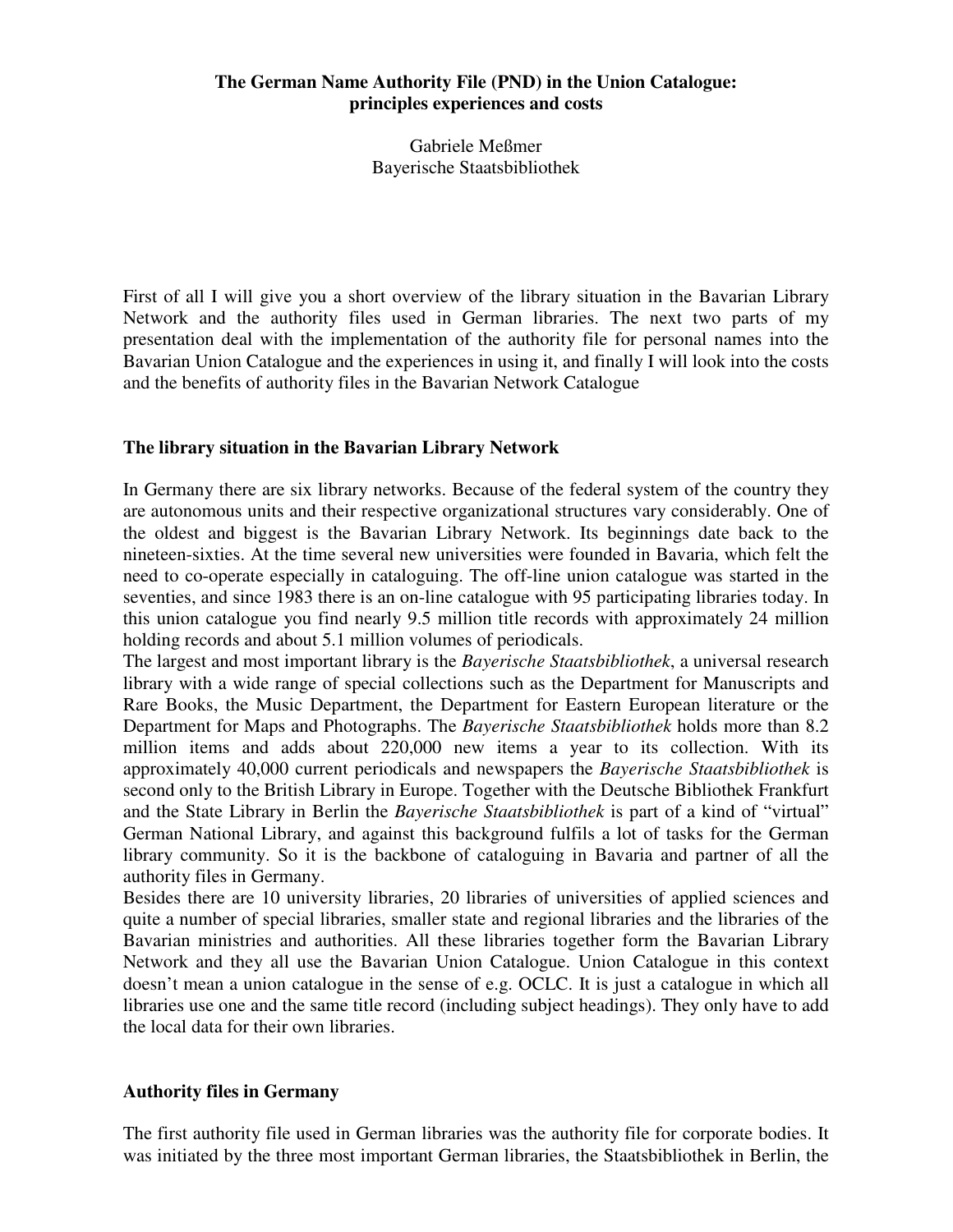Deutsche Bibliothek, Frankfurt and the *Bayerische Staatsbibliothek* in the year 1973, when those three libraries put together their records for corporate bodies and thus formed the "Common Authority File for Corporate Bodies", the so-called *Gemeinsame Körperschaftsdatei* (GKD). The libraries in Berlin, Frankfurt and Munich still share the central editorial work. In 1997 the Austrian Library Network became the fourth partner of the GKD. Today most of the German libraries use this authority file and constantly add new records.

With the German national journals and serials database (*Zeitschriftendatenbank*, ZDB), another important project was started in 1973. The first task in building up the database was to gather information on all holdings of journals and serials in German libraries. Since 1989 German libraries have created records for journals and serials directly in the ZDB and have downloaded them into their respective union catalogues. Today most of the libraries of the Bavarian Network are ZDB participants.

The beginnings of the authority file for subject headings *(Schlagwortnormdatei,* SWD) date back to 1988. The SWD contains subject headings in a controlled form and is used by a lot of German and Austrian libraries. Nearly half of the new records are contributed by the Bavarian Library Network.

Creating records for personal names is one of the basic tasks of cataloguing. In the Bavarian Network Catalogue for about 70% of the records the main entry is a personal name. Particularly the names of persons of the antiquity, the Middle Ages and early modern times are often difficult to standardize. Therefore librarians prefer to have reference books - and nowadays reference databases - where they can find personal names in standardized and reference forms and ideally enriched with data and other information on the person in question.

The creation of an authority file for personal names (*Personennamendatei,* PND) in Germany started in 1989. At first the Deutsche Bibliothek put together the name headings of two conversion projects, one located in the *Bayerische Staatsbibliothek*, the other in the State and University Library in Goettingen. In the following years a lot more names were added to the authority file, for example all the names of the Deutsche Bibliothek.

In the German Authority File for Personal Names there are two types of records:

- Tn records for non-individualised names and
- Tp records for persons, e.g. individualised names.

Individualisation in this context means that qualifiers are added to the name, for example personal dates (birth, death etc.) or other brief suitable terms. This is necessary to distinguish between identical names or to mark persons with a personal name only.

At present this authority file consists of approximately 2.1 million records. About 630,000 of these are individualised records, 1.5 million are non-individualised.

Until today the *Bayerische Staatsbibliothek* is one of the principal editors of the authority file for personal names.

# **The implementation of the authority file for personal names in the Bavarian Network Catalogue**

From the beginning of the German Authority File for Personal Names the Bavarian libraries wished to have an authority file as part of their own union catalogue. They especially wanted to be able to do central corrections in the online database. But it took nearly ten years before an authority file was implemented into the union catalogue of Bavaria.

The Bavarian Network Catalogue is a multi-file database. There is a common file for the titles including the records for journals and serials and the subject headings, a second file for the records of corporate bodies and quite a number of files for the local data of the network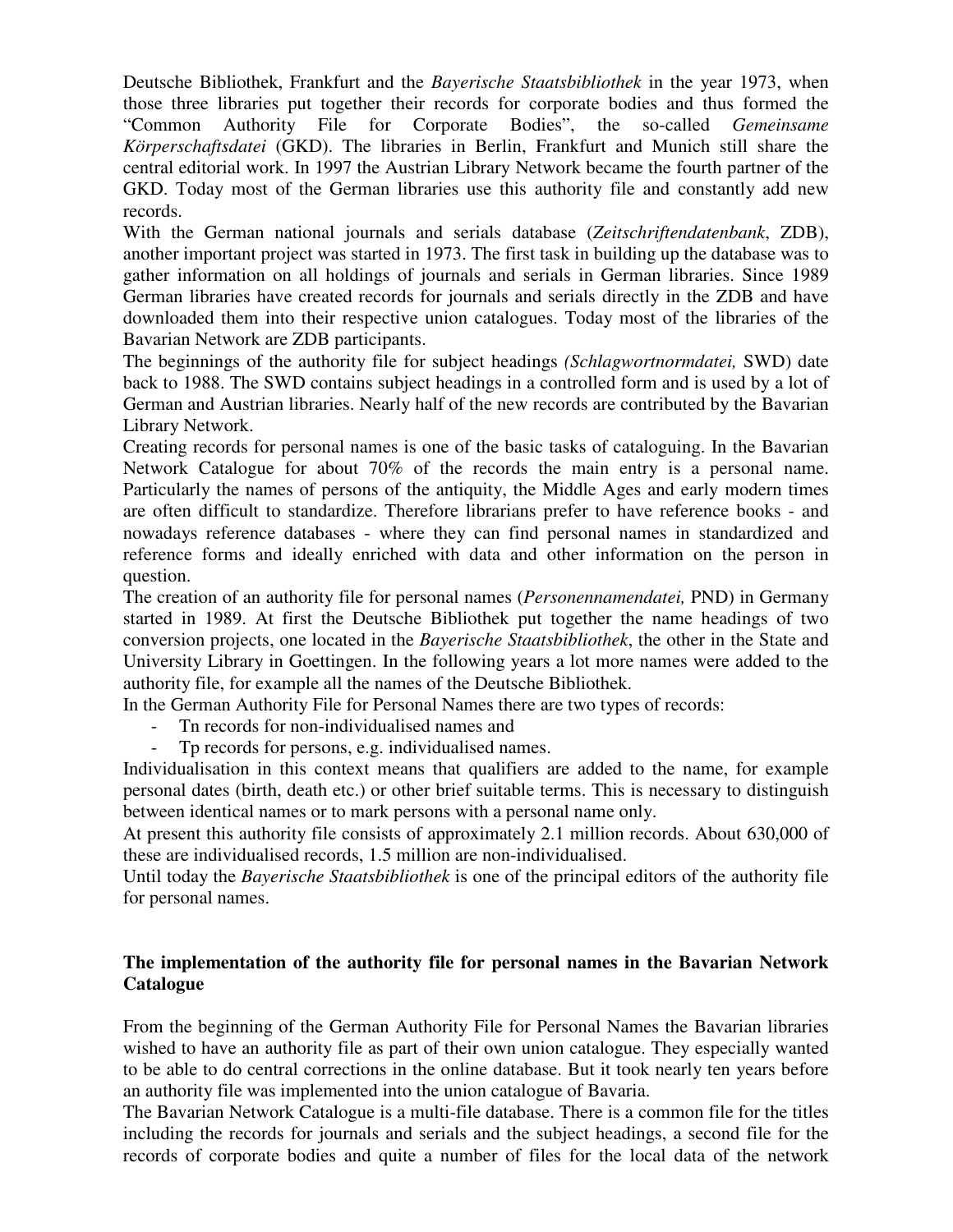libraries. The personal names were part of the title records, but the standardized and reference forms had to be keyed in manually each time. In 2000 another file was created, the authority file for personal names. A task force of the Bavarian Library Network, including members of its IT Department started in 1999 to develop a plan and a programme for achieving this goal.

First of all the new file had to be established in the network database. In a second step, new functions had to be implemented into the union catalogue, for example the possibility to create new records for personal names or to correct and delete existing records. Then all records of the German Authority File for Personal Names were imported into the Bavarian Authority File. At the same time the weekly supply with records from the Frankfurt file started.

After that selected records from the union catalogue of the Library Network of the South-West of Germany *(Südwest-Verbund)* were loaded into the new Bavarian Authority File. In this process every record was checked. If there was a title with an identical standardized form in the Bavarian Union Catalogue, the respective name record was put into the Bavarian Authority File. All other records were turned away.

At this time the first trainings took place in the *Bayerische Staatsbibliothek*. All librarians of the Bavarian Network were invited to get to know the new authority file and to learn the new functionalities.

The next step – and I think the most interesting one – was to take the personal names out of the title records and to put them into the Bavarian Authority File. There were intense discussions between librarians and IT specialists how to put this into practice. Finally, the following procedure was agreed on:

At first every title was analysed. Then the standardized forms of the personal names were compared with the standardized forms in the Bavarian Authority File:

- If there was only one identical name the title was combined with this name.
- If there were several names, the title was combined with a non-individualised name.
- If there was no non-individualised name, a new record was created.

If no suitable record was found, an artificial form of the name was generated. In this form capital letters and diacritics were ignored and the first names were written in one single string. Besides that another form was created: the second first name was shortened and any other first names were thrown away. Then the name was compared once more with the authority file on the basis of a similar combination method as I explained before.

If no name was found a new record was created in the Bavarian Authority File, and this new record was combined with the title. Thus nearly 1 million new records were added to the Bavarian Authority File.

Before this procedure started some more new functions had to be implemented in the network catalogue, for example the function for putting together two name records. Besides that more training took place in order to inform librarians about the new structure of name data.

To build up an authority file was a long-term process and to maintain it takes a lot of time and manpower. It was a long and sometimes straining path from the first visions of a Bavarian Authority File for Personal Names to its realization. A lot of people had to discuss ideas, to set up plans, to reject those very plans and to make compromises, but today we have an instrument that is useful for the librarians as well as for the patrons.

## **Experiences**

The Bavarian Authority File contains records from various sources, controlled records of the German Authority File and records added by Bavarian libraries. The records of the German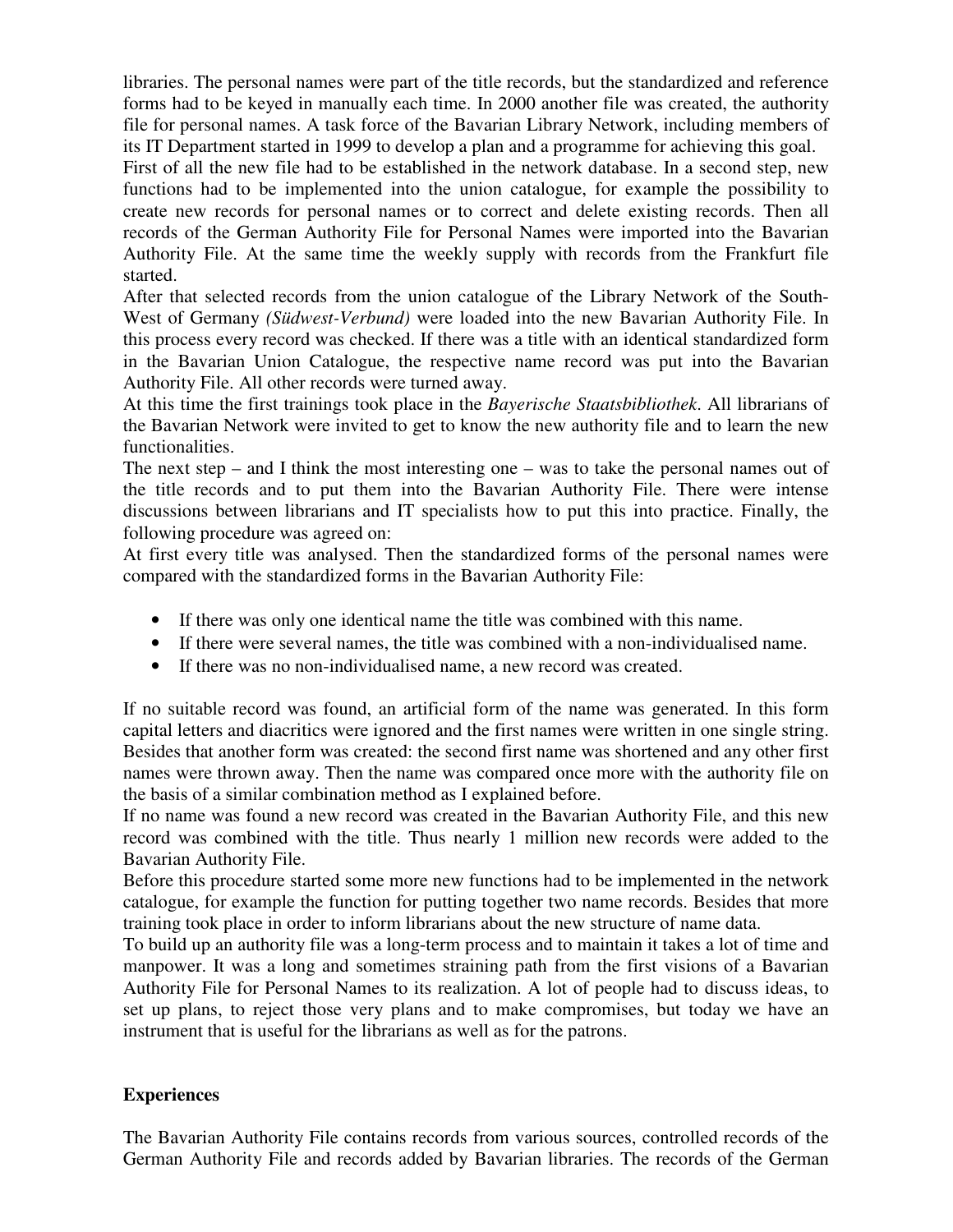Authority File are brought into the Bavarian database weekly and in certain cases they replace the Bavarian ones. Besides there are records created automatically when foreign data are put into the Bavarian Network Catalogue. These records are non-individualised ones of course.

Today the Bavarian Authority File for Personal Names holds more than 4.3 million records, 2.1 million records coming from the German Authority File and 2.2 million "Bavarian" ones. Like in the German authority file 630.000 of them have individualising information.

The records can be distinguished according to different marks and grades. The controlled records from the German Authority File for example receive grade 8. That means that no librarian in the Bavarian Network can correct or delete them. This must be done in the national authority file itself. Records that were created from titles of the Bavarian Network receive grade 4, which implies that they can be corrected, deleted or put together with other records.

Today it is no longer possible to simply write a name into a title field, but you have to combine the title with a record in the authority file. To work with the authority file for personal names has become part of the daily routine for Bavarian librarians today. But there are some problems to be solved in the coming years. In the German cataloguing rules for descriptive cataloguing – called RAK – there are no rules for the individualisation of names like in the Anglo-American cataloguing rules (AACR). There were some efforts to introduce individualisation, but they haven't been successful yet. I think first of all we have to discuss the benefits and disadvantages of the individualisation of all names. Nearly 70 % of the names are combined with only one single title. So we have to ask ourselves: Is it really necessary to search for individualising data, because it is very costly. Records without additional data are not any worse, in a lot of cases they are sufficient.

Another question will be how to combine regional, national and international authority files and the online communication with these databases. I am sure this will lead to interesting and exciting discussions in the next years.

#### **Costs and benefits of the authority file for personal names**

The *Bayerische Staatsbibliothek* is one of the backbones of authority control in Germany and the leading editing library in the Bavarian Network. Records from the Bavarian State Library built the fundament of the German Authority File for Personal Names. Besides the PAN (Personal Names of the Antiquity) and the PMA (Personal Names of the Middle Ages) originated in the *Bayerische Staatsbibliothek*. Today the Munich library is responsible for the editing the names of persons who died before 1911 and for names of Eastern European countries. In 2002 - like in the years before- a quarter of the new records of the German Authority File were created by librarians of the *Bayerische Staatsbibliothek*.

Though the library is one of the main partners in authority work and has invested a lot of work since the beginning it cannot ignore the costs of authority work. In times of smaller budgets it is more and more difficult to give good reasons for expensive tasks like editing authority files. Therefore we have to ask about the value of authority files for every day work in the libraries. In *Bayerische Staatsbibliothek*, 6 librarians or 1 ½ full-time equivalents are engaged in the authority file for personal names. A few years ago a study analysed costs in *Bayerische Staatsbibliothek*. So we have rather reliable data about the costs of authority work. I would like to illustrate it with the example of the authority records for personal names.

In 2002 15,502 new authority records for personal names were created – 7,817 for the national authority file and 7,685 for the Bavarian one – and 5,929 were corrected. The costs for 1 ½ persons amounted to about 71,500 Euro. So every new record or correction costs 3,34 Euro.